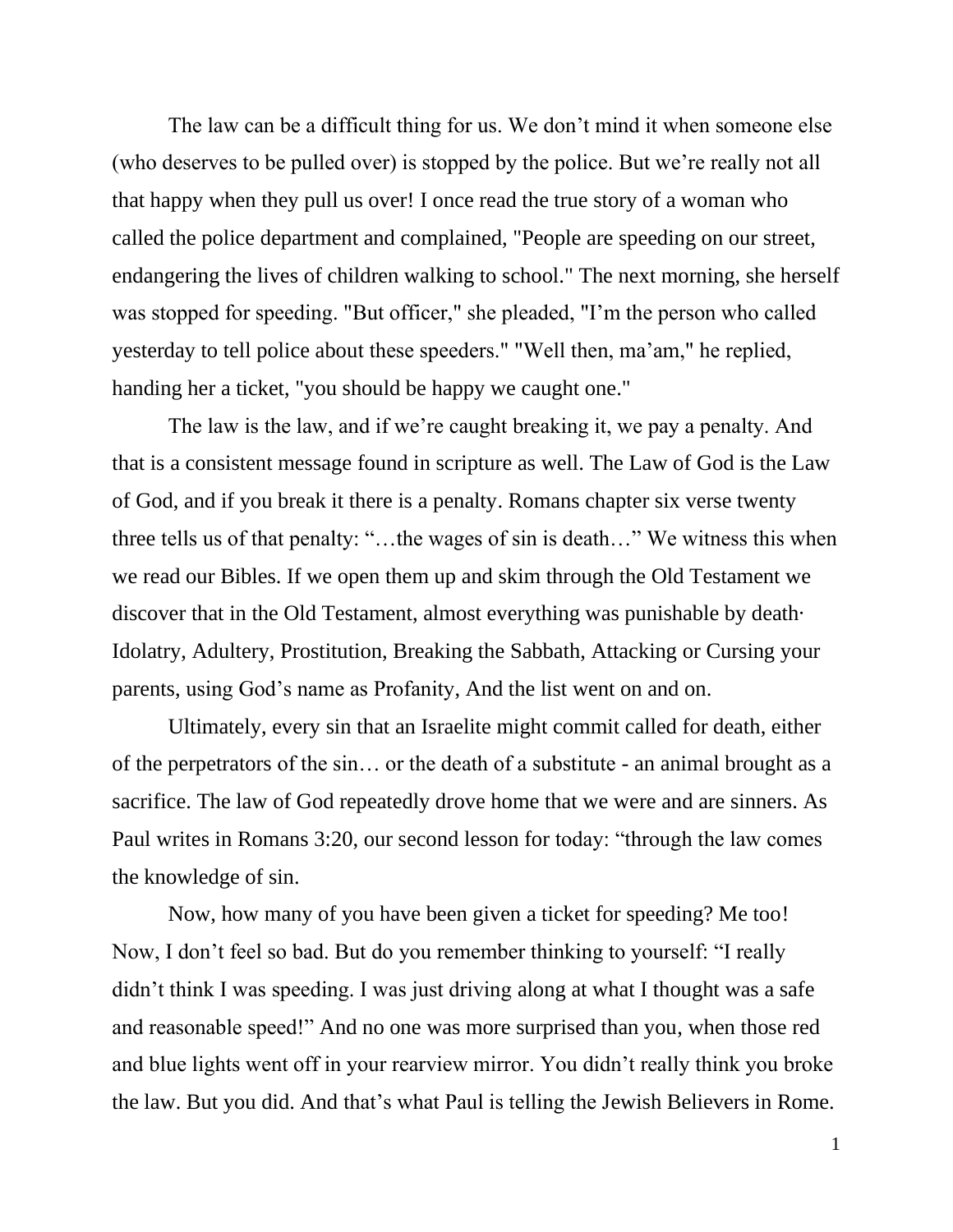Apparently, some Roman Christians had a misunderstanding that all they had to do was obey the Old Testament law and they'd be OK with God. They didn't think they ever really broke the law. They might have pushed it to the limit. But break it? Nah. So Paul spends a great deal of time in his letter explaining that God's law was pulling them over to the side of the road. The law found them guilty of sin. And if they depended upon obeying the law to make them acceptable to God, they were in for a rude surprise:

Paul explained that NONE of them had ever kept the law perfectly and so "All have sinned and have fallen short of the glory of God." And besides, even in the Old Testament – the Law was not meant to "justify" one's actions. The law's purpose was to reveal the holiness of God and the sinfulness of man. The law existed "So that every mouth may be silenced and the whole world held accountable to God."

That's why there were so many sacrifices that needed to be offered at the Temple. EVERYBODY had to offer sacrifices for sin. It didn't matter who you were, or who you knew. Rich and poor, peasant and prince – everyone had to do it. Not only that, but once a year, the High Priest had to offer additional sacrifices for the sins of the people. If that weren't enough they even offered up sacrifices for sins the people didn't even know they had committed.

Sacrifice, after sacrifice, after sacrifice revealed that God's people were sinners. NO human being could possibly keep that standard perfectly. Every Israelite who lived under the Old Covenant was a sinner. (Pause) Just like us! The Law's main focus was not to cleanse people… it was to point to our need of needing to be cleansed.

So…what can we use to remove the filth of our sin? What can save us if obedience to the Law can't? · Can faith cleanse our sin?· Can Repentance?· Can Confessing Jesus as my Lord?· Do those things take away our sins?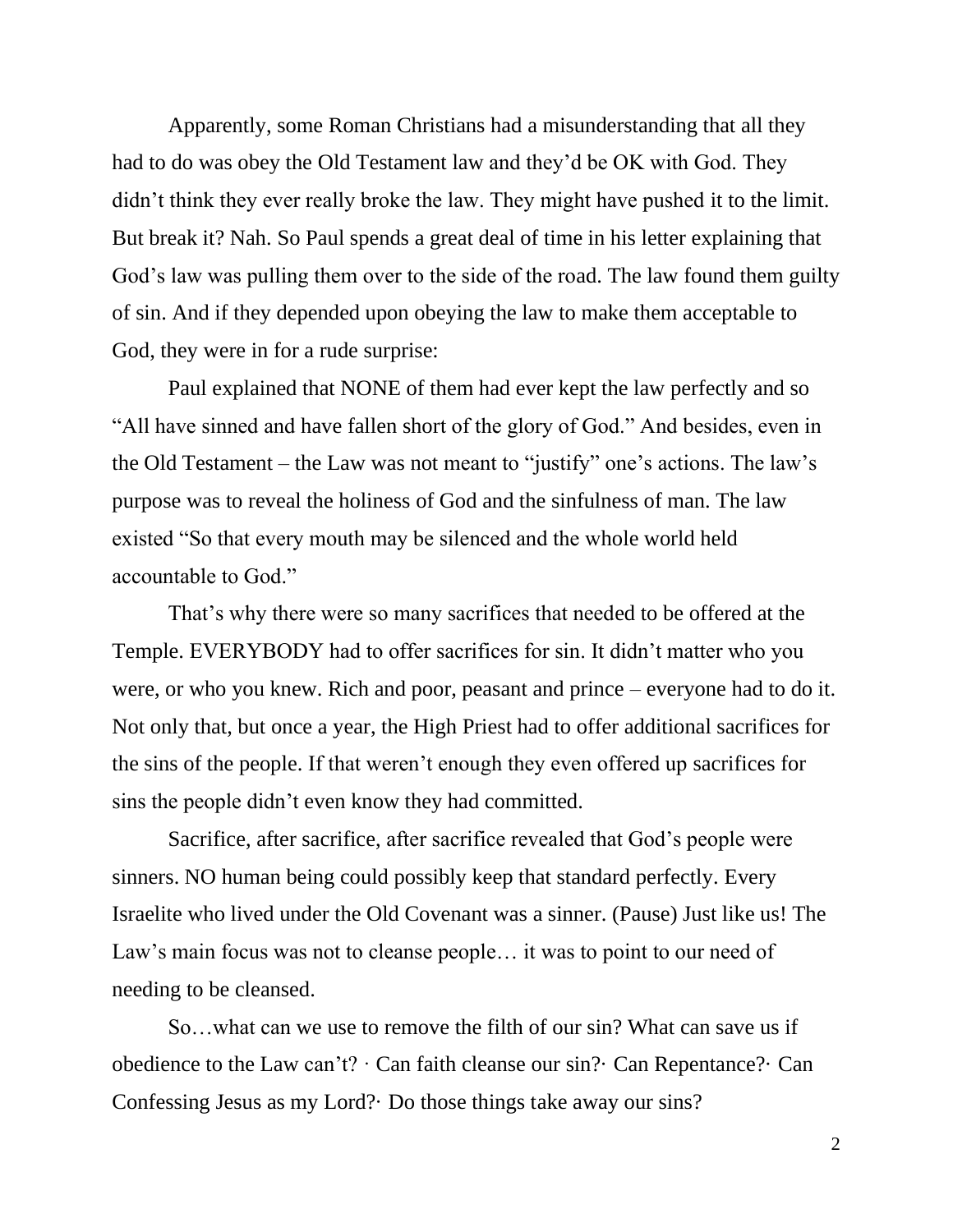Well…yes…and no. If we were to study Scripture, and look for passages that explain how we have been saved, we would find that the bulk of them tell us we have been saved "By the grace of God!" Running a close second would be faith in Christ. Two or three talk about repentance being necessary, and still another two mention confessing Jesus as Lord.

All of these involve our RESPONDING to God. Accepting His gift of salvation… being cleansed of the filth of sin in our lives. Indeed, God expects us to believe in the Lord Jesus, to Repent of our sins, to confess Jesus as Lord! All of these are part of our response to God's offer. But none of those things actually save us!

If it weren't for the grace of God - if God hadn't freely offered to save you and me – we could believe all day long  $\cdot$  we could repent till we were blue in the face· we could lie prostrate before God for weeks· and it wouldn't make a bit of difference. WHY? Because it was what God DID, it was his actions that enable us to find redemption. It was what God did on the cross that saves us. Everything else (faith/ /repentance, confession, etc.) is just our way of signing up. We can't do anything to buy our salvation, it's a free gift.

Lee Strobel once wrote "other religions are spelled "D-O" because they teach that people have to DO a bunch of religious rituals to try to please God. But Christianity is spelled "D-O-N-E" because Christ has done it all for us on the cross — and we just need to receive Him. This distinction is starkly demonstrated by comparing a parable taught by Jesus with a similar story found in Buddhist literature.

Both stories involve sons, who became rebellious and left home, but who then saw the error of their ways and decided to come back and be reconciled with their families. In the Buddhist story, the errant son is required to work off the penalty for his past misdeeds by spending years as a slave. But you know how the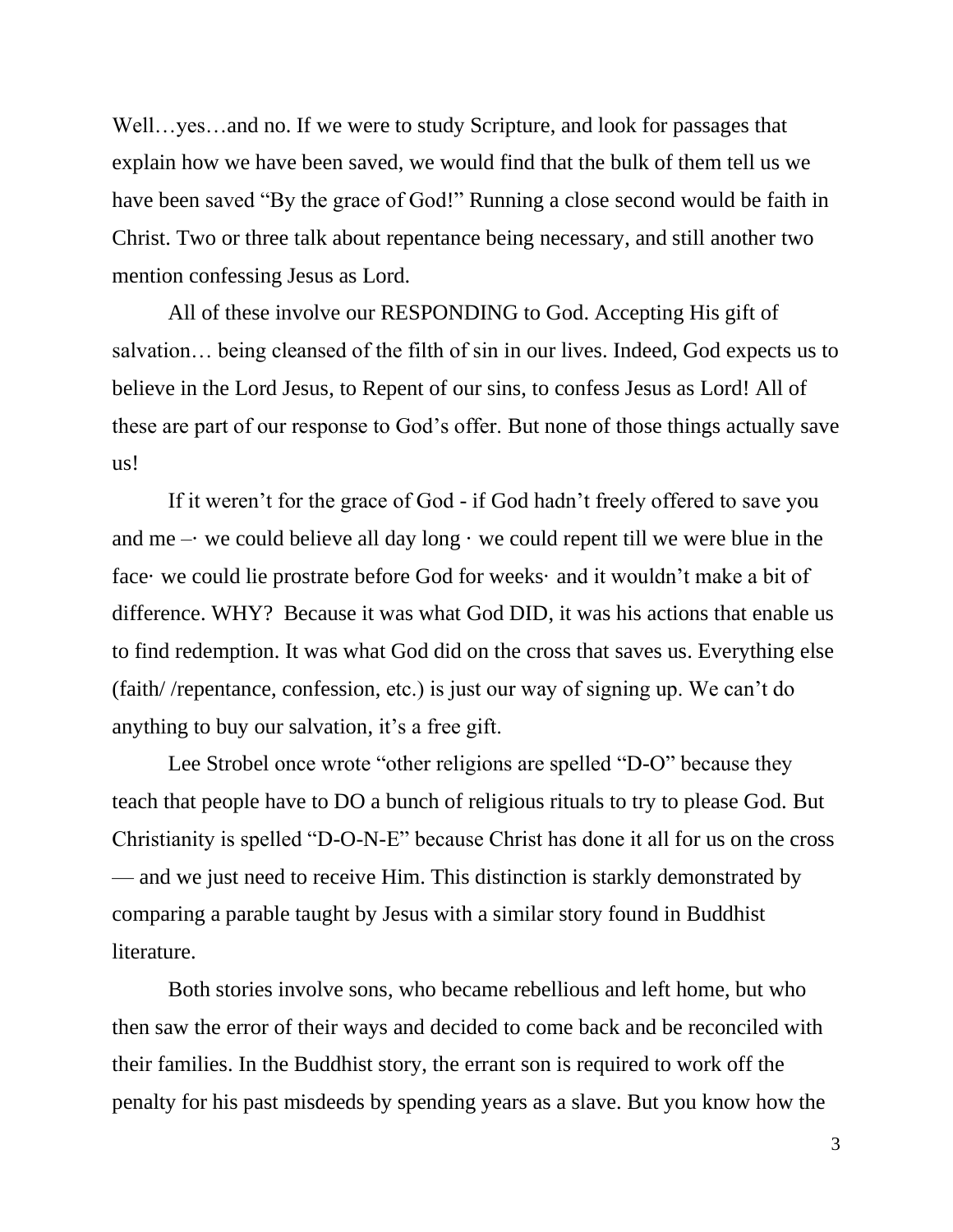Christian parable of the Prodigal Son ends — with the repentant son being warmly welcomed home by his loving father and being given UNDESERVED GRACE.

Grace? What's this Grace? Well, in Romans 3, Paul declares: We are "… justified freely by his GRACE." In his letter to the Ephesians Paul writes, "out of the great love with which he loved us, even when we were dead through our trespasses, made us alive together with Christ, by grace you have been saved! In other words: God loved us so much that He reached into our lifeless corpses (we were dead because of our transgressions) and He personally gave us new life.

Let me ask you a quick question…can a corpse DO anything? Of course not, Thus, our corpse of a sin riddled body can't do anything to bring us hope and salvation. And so Paul writes: "For by grace you have been saved through faith, and this is not your own doing; it is a gift of God." God did this for us because we COULDN'T DO IT ourselves.

So – how did God do it for us? Look at Romans 3:24. We "… are justified freely by his grace through the redemption that came by Christ Jesus. Our forgiveness was accomplished when our Lord and Savior became our substitute and took our place on the cross.

You see, the Old Testament Law had decreed that the wages of sin is death. Every sin called for the death of something. Sometimes it called for the death of the person who committed the sin. Sometimes it called for the death of something that that person substituted for themselves. But sin called for the death of something/someone. The Bible also tells us that those sacrifices only "pushed back" the penalty of sin. The sting, and the fear of death, still hung over the head of mankind. Until that penalty was paid… no one was going to go to heaven.

The Old Testament doesn't speak of anyone going to heaven. They are "gathered to their fathers" or they go to Sheol (a Hebrew term for grave, or land of the dead). No one was ever spoken of as going up to heaven. Why? Because until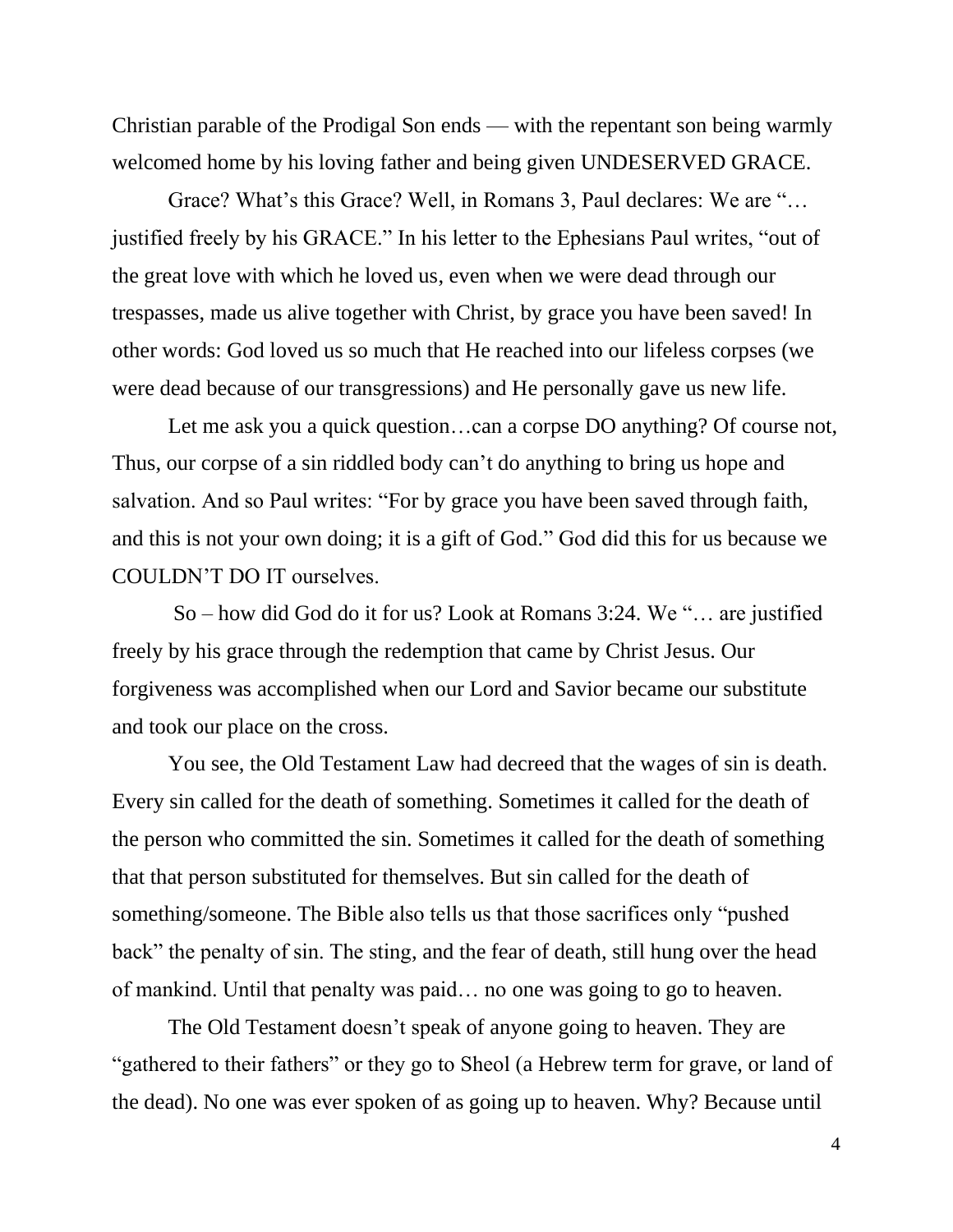that ultimate price was paid for mankind's sins, everyone was held captive by Satan. Death and the grave were his ultimate tools. That's part of what is meant by the statement in Hebrews chapter two, "Since the children are made of flesh and blood, it's logical that the Savior took on flesh and blood, in order to rescue them by his death. By embracing death, taking it into himself, he destroyed the Devil's hold on death.

But now, wait a minute. God is God. Why did He even need to offer a substitute for our sins? Why couldn't He just "overlook" our past? Why couldn't He just say "all is forgiven" without Jesus having to pay that price on the cross?

Years ago, someone created a movie which told the story of Camelot. It told the story of King Arthur and his fabled reign in England, based upon the rule of law rather than the force of arms. He was very proud that he based his law upon total impartiality. The law applied to everyone no matter who they were. And yet, Camelot also told the story of his love for Guenevere, his wife and his queen.

Tragically, Guenevere fell into an adulterous affair with one of Arthur's most trusted knight, Sir Lancelot and their affair was discovered by the King's illegitimate son Mordred. Mordred hated his father. And this discovery gave him the opportunity to destroy the very things Arthur held dear. Lancelot escapes. Guenevere, however, is not so fortunate. The just and impartial law that King Arthur created for his people, condemns his wife. So Guenevere is placed on trial, found guilty by a jury, and is sentenced to die at the stake.

As the day of execution draws nears, people come from miles around with one question in their minds: "Would the king let her die?" If he carried out the sentence, he would uphold the law and would therefore validate himself to be a just and impartial king. Yet, doing so, would also call into question his love. Would the king burn Guenevere? Would he follow his heart, removing any doubt of his love, and risk people questioning his right to rule? Spoiler Alert! Tragically but